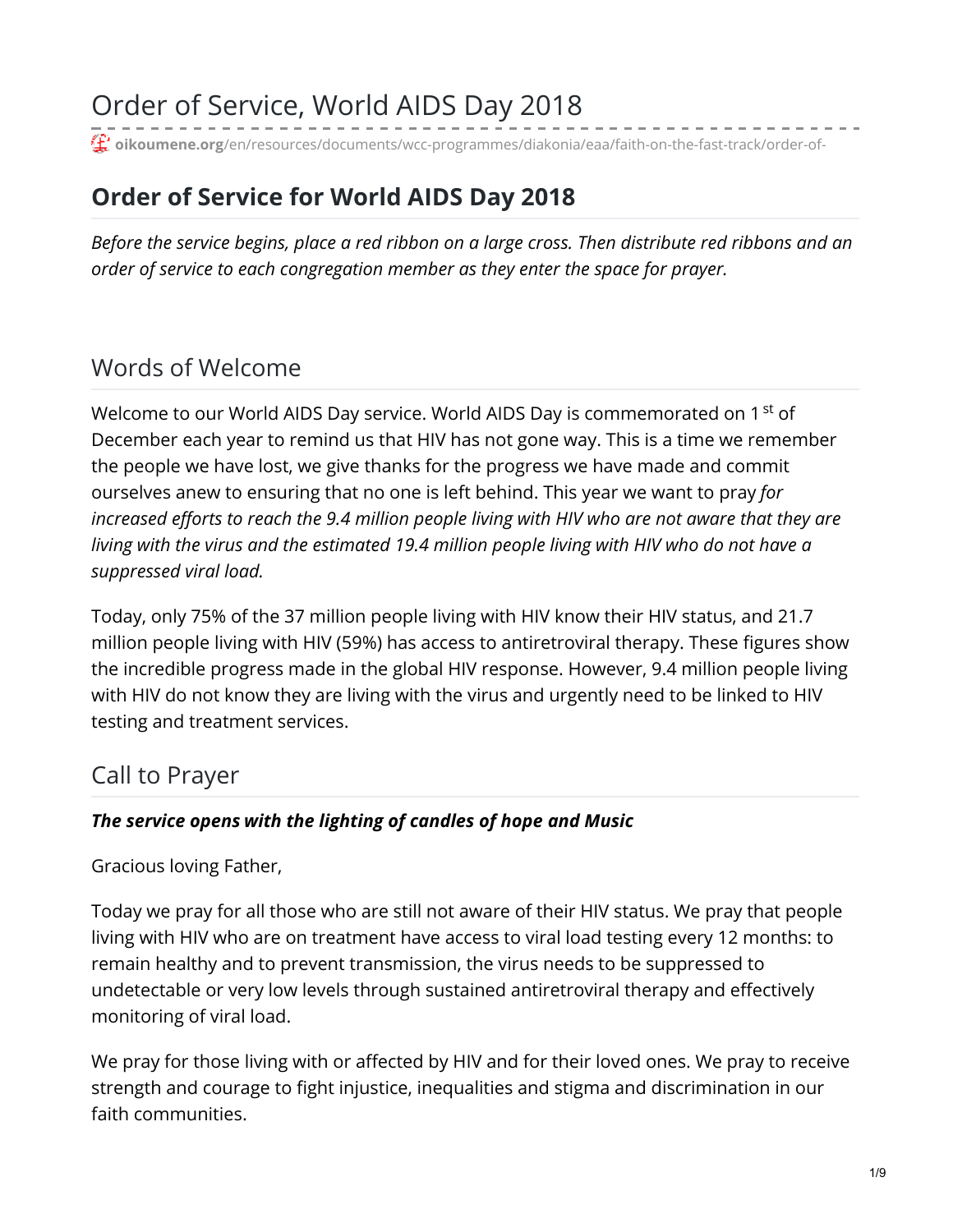Forgive us, Lord, if we do not always stand up against a system that perpetuates injustice. Show us how we can serve all your children. If we are to see a day when there are zero AIDS-related deaths, zero new HIV infections and zero discrimination, guide us, oh Lord, to work together to ensure that the practical efforts, political will and financial commitments continue.

As we give thanks for what has been achieved, we commit ourselves anew to doing all we can to make sure no one is left behind.

Amen

### Prayer

Lord have Mercy Upon Us;

#### **Lord have Mercy Upon Us.**

Christ have Mercy Upon Us;

#### **Christ have Mercy Upon Us.**

Lord have Mercy Upon Us;

#### **Lord have Mercy Upon Us.**

Lord, you have been our refuge in many ages past and our hope for many years to come. We come before you with all the praise for you Gracious Father, we commit to able and healing hands each and every member, family member, relative, friend and co-worker who are living and are battling with HIV and AIDS. We know that You have written their names on the palms of Your hands. We know your unfailing love to us all for you have created us in your own image. You know everything about them; You know when they sit down and when they stand up. We decree physical, emotional, spiritual and relational healing to each person who is living with HIV and AIDS.

By faith, we confess that they will trust in You and fix their thoughts on You so that they can live in Your perfect peace. We know that nothing is too hard for You hence we pray for the researchers and scientists who labour to making researches for proper and effective drugs and a vaccine. The suffering is too much especially the people of our land who mostly cannot afford good diet, good medication, good environment. Lord have mercy upon us and our cry should be heard by you merciful Lord. The Name of Jesus the healer is greater than the name of any disease or disorder including HIV and AIDS. We speak to their immune systems and command them to be made whole in the Name of Jesus. We cancel the assignment of every opportunistic infection and declare they are powerless to operate in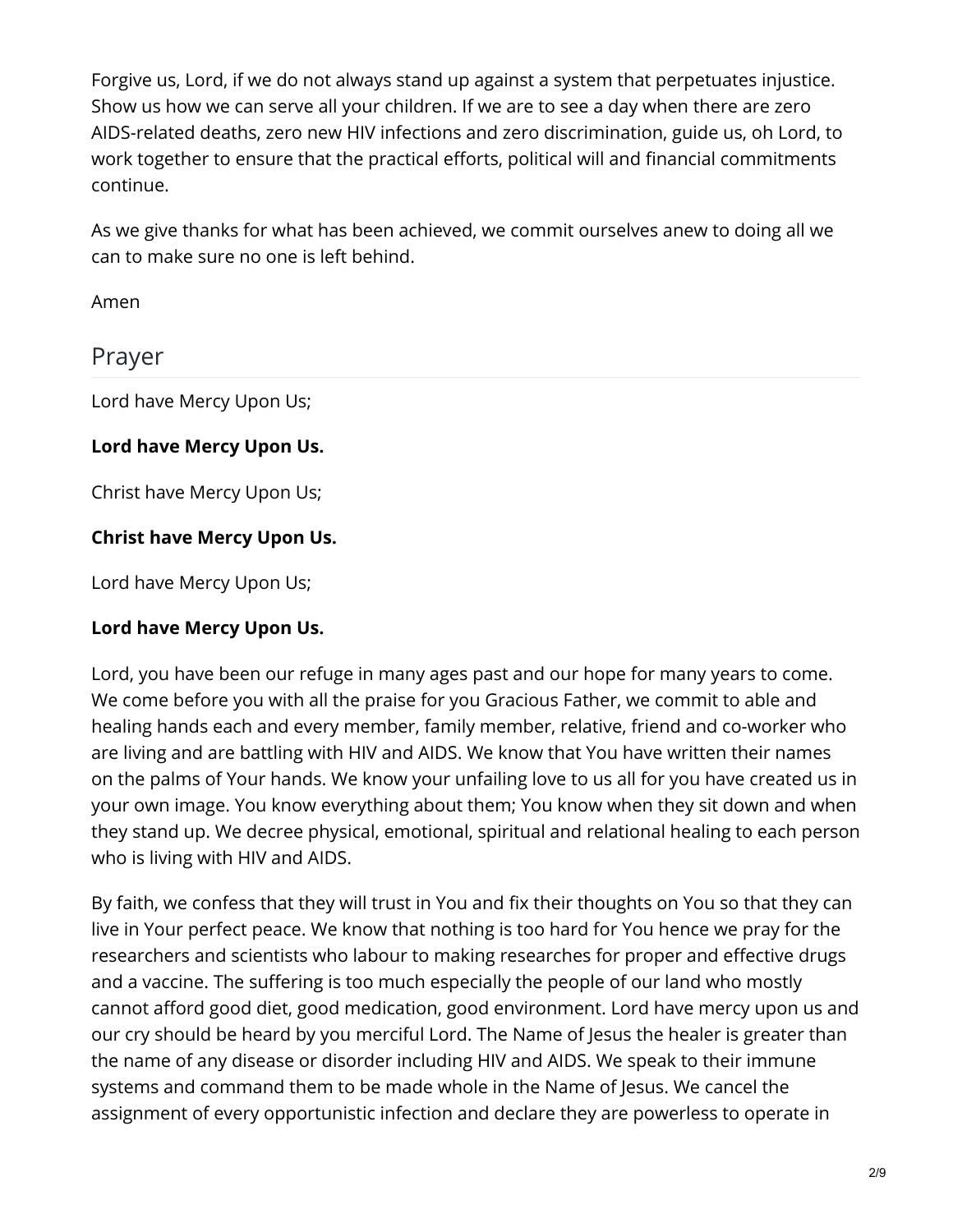the bodies of God's own children. We command their lungs, hearts and organs to operate correctly. We command their red blood cells to carry the appropriate oxygen throughout their bodies and their white blood cells to form a protective shield against all foreign bodies.

We do not forget the widows and widowers who are in this state due to the loss of their beloved ones. Lord remember the children who are now being called orphans for having lost their relations to HIV and AIDS. Today they stand in need of food, shelters, clothing, school fees and all that makes their physical life complete. Yes Lord we know that you care for your children, and that your will meet their spiritual need, remember and please provide to them all that they need physically. Remind us all to share with them what you provide to us that in sharing we may demonstrate your unfailing love. Raise in us abundant love to one another and hope in all the situations we are in and not lose our faith in you God, the almighty. We make this prayer trusting in your Son Jesus Christ, who reigns with you and the Holy Spirit, one God world without end. **Amen.**

*The Right Reverend Brighton Vita Malasa – Bishop of the Anglican Diocese of Upper Shire MALAWI*

#### Music

# Psalm 121 A song of ascents.

 $1$  l lift up my eyes to the mountains where does my help come from?  $2$  My help comes from the Lord, the Maker of heaven and earth.

 $3$  He will not let your foot slip he who watches over you will not slumber; <sup>4</sup> indeed, he who watches over Israel will neither slumber nor sleep.

 $5$  The Lord watches over you $$ the Lord is your shade at your right hand;  $6$  the sun will not harm you by day, nor the moon by night.

 $\frac{7}{7}$ The Lord will keep you from all harm he will watch over your life; <sup>8</sup> the Lord will watch over your coming and going both now and forevermore.

# Reflection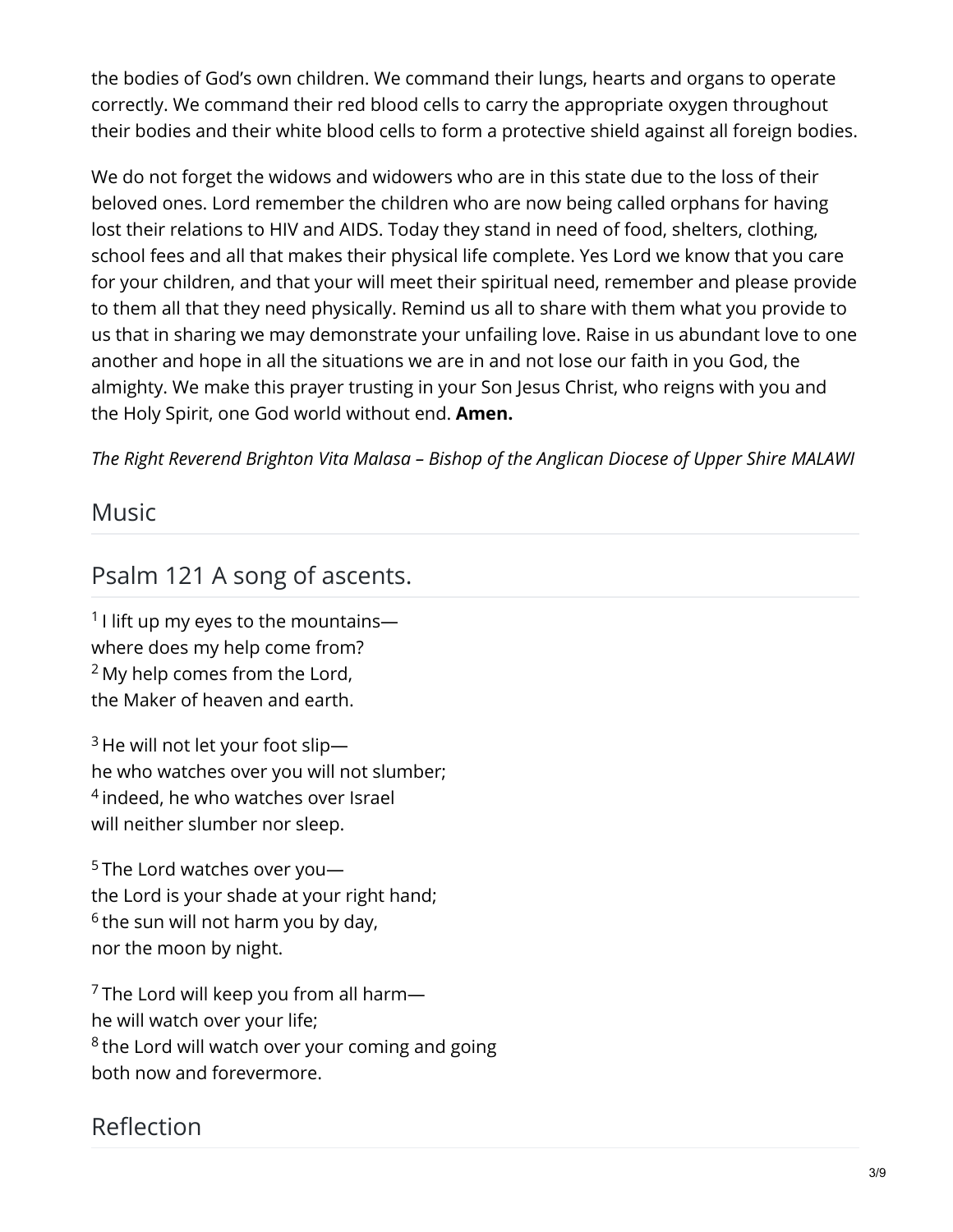"I also could talk as you do, if you were in my place; I could join words together against you, and *shake my head at you. I could encourage you with my mouth, and the solace of my lips would assuage your pain."* (Job 16:4-5)

The Book of Job tells us of a righteous man whose life went totally off track. In short order his livestock were slaughtered by his enemies, his wealth and social standing vanished, and his children died when a building collapsed on top of them. Job's life became a nightmare of grief. In the midst of his suffering three steadfast friends came to sit with and comfort him. For seven days and nights they sat beside him in silence, simply offering witness to their dear friend's pain.

That's not a bad place to start—sitting with another in their pain—but unfortunately

Job's friends started to speak. And when they did, each of them in their own way beseeched Job to search his heart and identify the grievous sins that must have led to these horrors. Surely, they said, Job was paying a price for sin. After each spoke,

Job steadfastly maintained that he had done nothing worthy of these tragedies. And then he turned to his friends and said,

"I also could talk as you do, if you were in my place; I could join words together against you, and *shake my head at you. I could encourage you with my mouth, and the solace of my lips would assuage your pain."* (Job 16:4-5)

By the grace of God, HIV infection is no longer a death sentence and we have many powerful medicines that allow people to live with HIV for years without symptoms.

But in too many places, living with HIV still means social isolation and stigma and shame. And many people of faith still turn to those living with HIV and ask them what bad things they did to become HIV positive. They demand an accounting of sin before doling out grudging toleration. That's not compassion, but a self-righteous judgment, the exact opposite of compassion.

We pray that our communities can learn the lessons from the book of Job and that we will stand with sisters and brothers living with HIV, offering them hospitality both in our silent solidarity and when we speak.

With the "Leading by Example: Religious Leaders and HIV Campaign", religious leaders have gone a step further. By taking an HIV test themselves, they are breaking down the false divide between the "not infected" and "the sinners", throwing out these labels to remind us that regardless of our HIV status, we are all beloved children of God. They are acknowledging that HIV infects people from all walks of life, including pastors, preachers, and priests. As they take a test they are asking us to imagine what would happen if the tables were turned and to consider what it means to live with HIV. By doing this, religious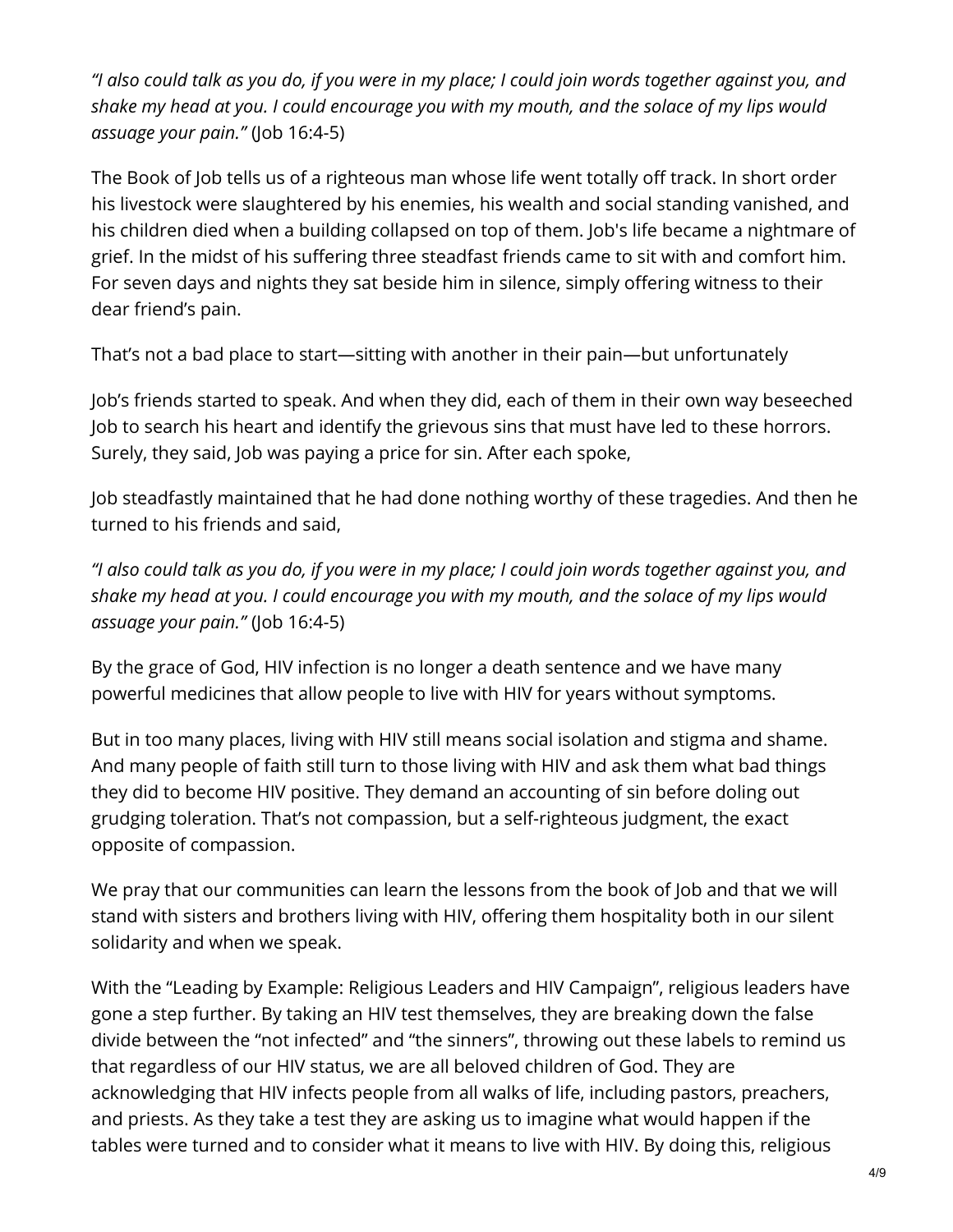leaders bring Job's final words to his friends alive today: "I also could talk as you do, if you were in my place; I could join words together against you, and shake my head at you. I could encourage you with my mouth, and the solace of my lips would assuage your pain."

Let us all pray that regardless of our status we will love and support our neighbors living with HIV. Let us pray for God's help to refrain from offering words against those living with HIV or shaking our head at them in scorn. Let us pray for God's help to encourage one another with words and actions which offers solace that assuages our shared pain. Dear God, let it be so. Amen.

*Reflection prepared by John Blevins, Presbyterian Church – USA*

# Leading by Example

*"Because of prejudices that have caused many people to shy away from testing for their HIV status, I believe if many people under my sphere of influence know that I have tested voluntarily, they will be encouraged to test. I am particularly interested in encouraging other pastors and church leaders."*

*Rev. Ini Ukpuho - Director of ecumenism and interfaith relations, Presbyterian Church of Nigeria, Moderator of the PCN Synod of the North*

*"A religious leader who knows their HIV status is an empowered leader, who earns the trust of the people who have not yet been tested. Knowing your status means you can challenge other people* to be tested too, and also, when you are tested on time you have a better chance of living for a *very long time with HIV. For the message of love and compassion that is prevalent in the religious community, it is important for us to understand the pain that people are going through, and to be wounded healers, who can bring healing to other people who are also struggling with their status."*

*Rev. Phumzile Mabizela - Executive Director, International Network of Religious Leaders Living with or personally affected by HIV and AIDS (INERELA+)*

*"HIV testing is a way to become aware of where you are. As testing is available, everybody should* simply take it. Whether you are positive or negative, the test is a way to know where you are. And *that's where everything begins. Once we are aware, that's when we can begin to act."*

*Rev. Dr T. Kenjitsu Nakagaki - President of the Buddhist Council of New York*

*"In my context, affected by war, in many places can people get HIV and AIDS without knowing. So raising awareness has been important, and very effective to this day. Once you know your status, you are able to speak with confidence. You are able to help people, especially as a leader, to understand their status. And if church leaders get tested, it is a sign of encouragement to the people, and means that testing is valuable. I believe religious leaders are listened to, more than*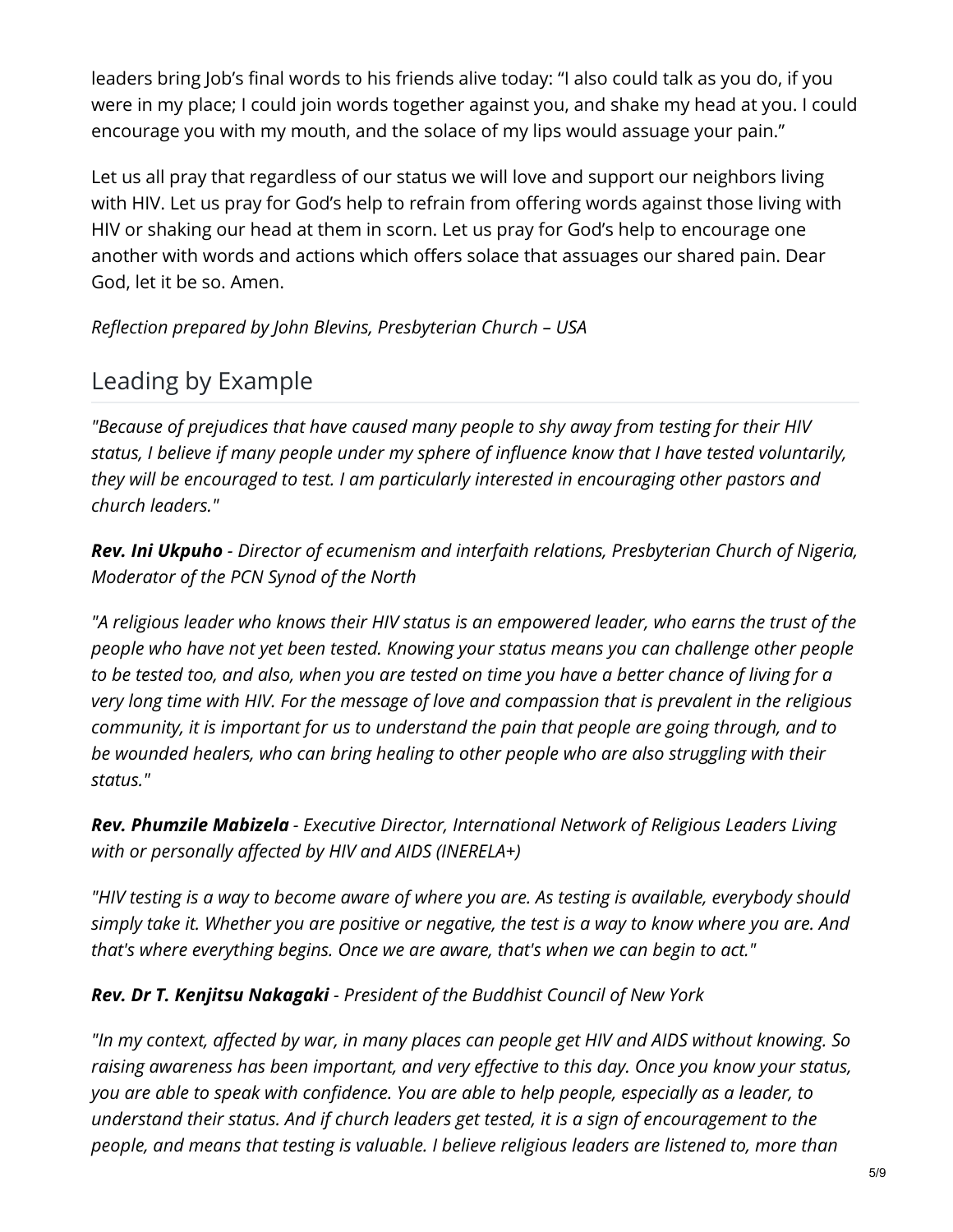*many others in society, and many people have a confidence in us, so when we lead, it brings* value. And value is very important. Knowing your HIV status will help you if you are free from HIV from the virus, or if you are affected, you can get medication ahead of time, before it is too late."

*The Rt Rev. Samuel Enosa Peni - Bishop of ECS Nzara Diocese, Episcopal Church of South Sudan & Sudan*

"Religious leaders preach in a temple, in a mosque, and in a church; they are a role model for *others, such as students. I recommend people to go for a test. As a religious leader you should* talk about it more. As Hindus, we are silent about it, but you should come out of it. When you are *preaching, you should talk also about testing. I recommend everyone to have a test done."*

#### *Kamla Fatania - Hindu Council of Kenya*

*"If the religous leaders, including the doctors and the nurses, are tested, they are going to have sympathy and a better understanding of how to care for those who are suffering from HIV, especially now living with HIV. If they have not tested, the picture is different. By getting tested, religious leaders' understanding is deeper, and of course it will reduce stigma, because these would be things that have been happening which they have been behind. It is important that they* are tested, that they are part of the game, to see how we are all helping to make sure the *suffering community is helped in terms of pastoral care and counseling. In leadership you have to be going where the people are going, leadership is knowing where we are going, knowing the ways to help us reach where we are going, and also in being members of the journey, journeying together, so that will be very comforting and spiritually sound."*

*Ven. Canon Masalakulangua - Anglican Church of TanzaniaOnly half of those who are HIV positive are aware of their status - because they feel ashamed, do not feel trust, or have no possibility to get tested.*

For this we pray You Our Lord. Amen

### Music and Act of solidarity

To be the change is to be the leader. Ask participants to be agent of change against the stigma *and discrimination that surround HIV and AIDS limiting access to testing, treatment, care and support for all those in need. Invite participants to commit to get tested themselves by signing an action sheet which gives information on HIV and HIV testing.*

#### Reading

Matthew 22:33 -40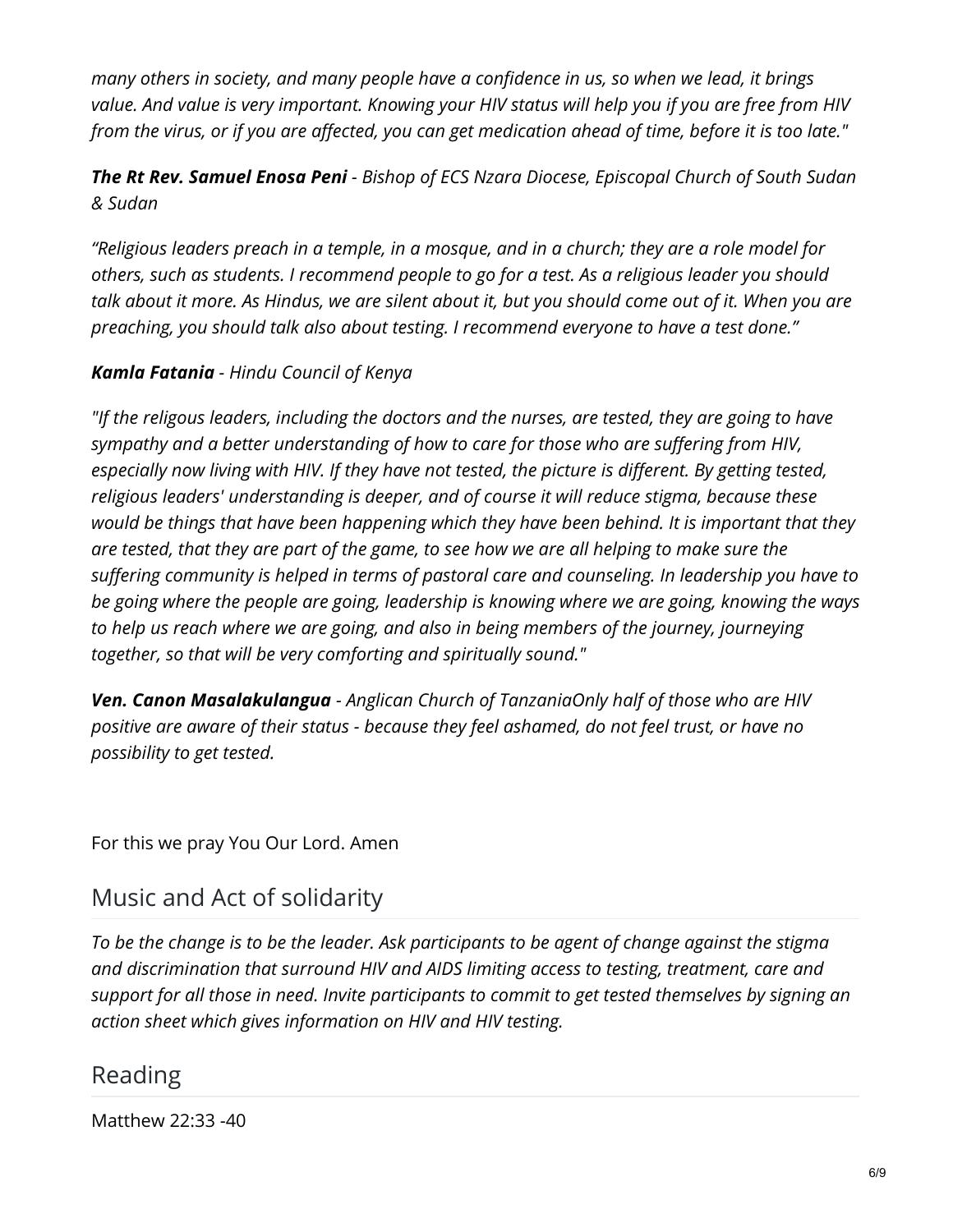$33$ When the crowds heard this, they were astonished at his teaching.  $34$ Hearing that Jesus had silenced the Sadducees, the Pharisees got together. <sup>35</sup>One of them, an expert in the law, tested him with this question: <sup>36</sup>"Teacher, which is the greatest commandment in the Law?"  $37$ Jesus replied: "'Love the LORD your God with all your heart and with all your soul and with all your mind.' <sup>38</sup>This is the first and greatest commandment. <sup>39</sup>And the second is like it: 'Love your neighbor as yourself.'  $^{40}$ All the Law and the Prophets hang on these two commandments."

### Prayer

Let us together Pray the Prayer which in our mother languages:

Our Father in heaven, hallowed be your name. Your kingdom come, your will be done, on earth as it is in heaven. Give us this day our daily bread, and forgive us our debts, as we also have forgiven our debtors. And lead us not into temptation, but deliver us from evil. For yours is the kingdom, the power and glory forever and ever. **Amen.**

Atate wathu wakumwamba, Dzina lanu liyeretsedwe, Ufumu wanu udze kufuna kwanu kuchitike, Monga kumwamba chomwecho pansi pano. Mutipatse lero chakudya chathu chalero, Mutikhululukire zochimwa zathu, Monga ifenso tiwakhululukira otichimwira,Musatitengere kokatiyesa koma mutipulumutse ku zoipa. Chifukwa wanu ndi ufumu, ndi mphamvu, ndi ulemerero ku nthawi zosatha. **Amen. (Chichewa Version)**

# Common Voice Pledge

*Reader: The AIDS epidemic is at a critical point. A remarkable, decades-long global effort has given us the capability to end AIDS as a public health threat. Strong advocacy by religious voices is vital to ensuring that the world perseveres and finally brings the AIDS epidemic to an end.*

**Group:** As leaders and followers of different religious traditions, we are speaking together with a common voice to urgently demand that the world re-commit to ending AIDS.

**Leader:** We are speaking with a common voice because our diverse religious traditions share many sacred values.

**All:** We share a conviction that all human beings must be treated with dignity and respect.

**All:** We share a responsibility to reach out to the marginalized and to protect the vulnerable.

**Leader:** Although HIV and AIDS affect different people, regions, and social groups differently, we know that the epidemic affects the entire human community.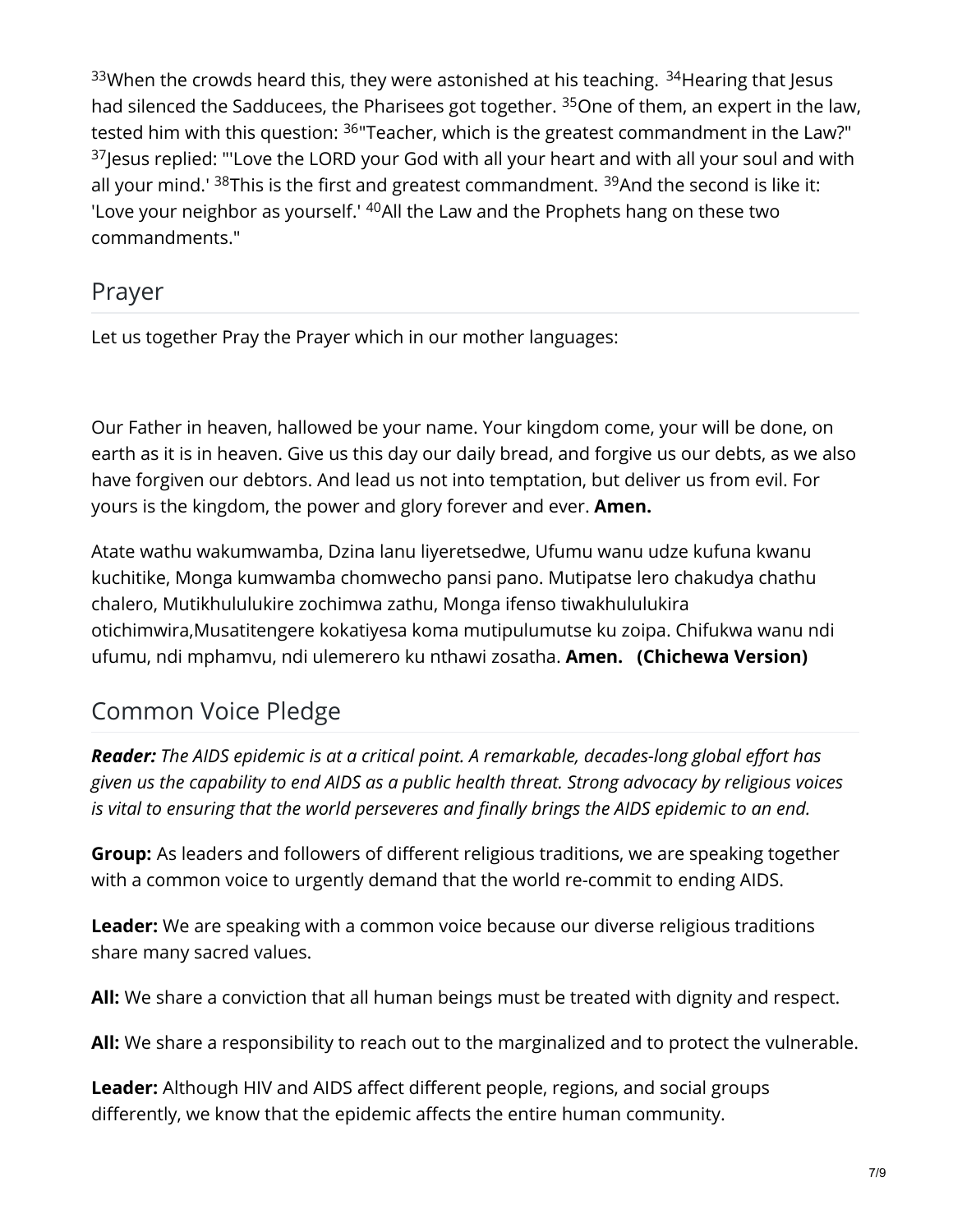**Response:** As members of the human community, we commit to playing our part in bringing the AIDS epidemic to an end.

**Leader:** We recognize that religious beliefs and practices have sometimes been used to justify judgmental attitudes and that the resulting stigma and discrimination have harmed people living with HIV and have weakened the global response to the AIDS epidemic.

**Response:** We reject these judgmental attitudes and we commit to fighting stigma and discrimination within our religious communities and within society at large.

**Leader:** We believe that all people should have access to HIV prevention and treatment services, including people who are marginalized by society.

**Response:** We strongly urge universal access to HIV services, provided with dignity and respect, and without stigma, discrimination, or fear of criminal prosecution.

**Leader:** We believe that our religious communities must be places of hope for people living with HIV.

**Response:** We commit to providing HIV services that address each unique individual's physical, social, emotional, and spiritual needs.

**Leader:** We believe that followers of our religious traditions have a personal responsibility to know their HIV status and to refrain from behavior that risks transmission of HIV.

**Response:** We commit to equipping members of our communities with knowledge about all HIV prevention methods so that they can take responsibility for avoiding HIV transmission.

**All:** Compelled by our common values, and with prayers for perseverance, wisdom, and divine guidance, we commit to building bridges with other religious traditions and we invite followers of all traditions to join us as we work together to end AIDS.

#### *[www.CommonVoiceAIDS.org](http://www.commonvoiceaids.org/)*

#### Closing Prayer

Dear Heavenly Father,

We are here yet again this year remembering our sisters, brothers, relatives, friends and everyone else who lives with HIV/AIDS. We are praying for your divine mercy upon them for the resources required for survival. May your grace be upon us all so that we can be mindful of the affected and the infected, particularly the children and adolescents who live with it or were orphaned along the way. Help us to continue reaching out to more people with the right information and the let us have the zeal to know our status.